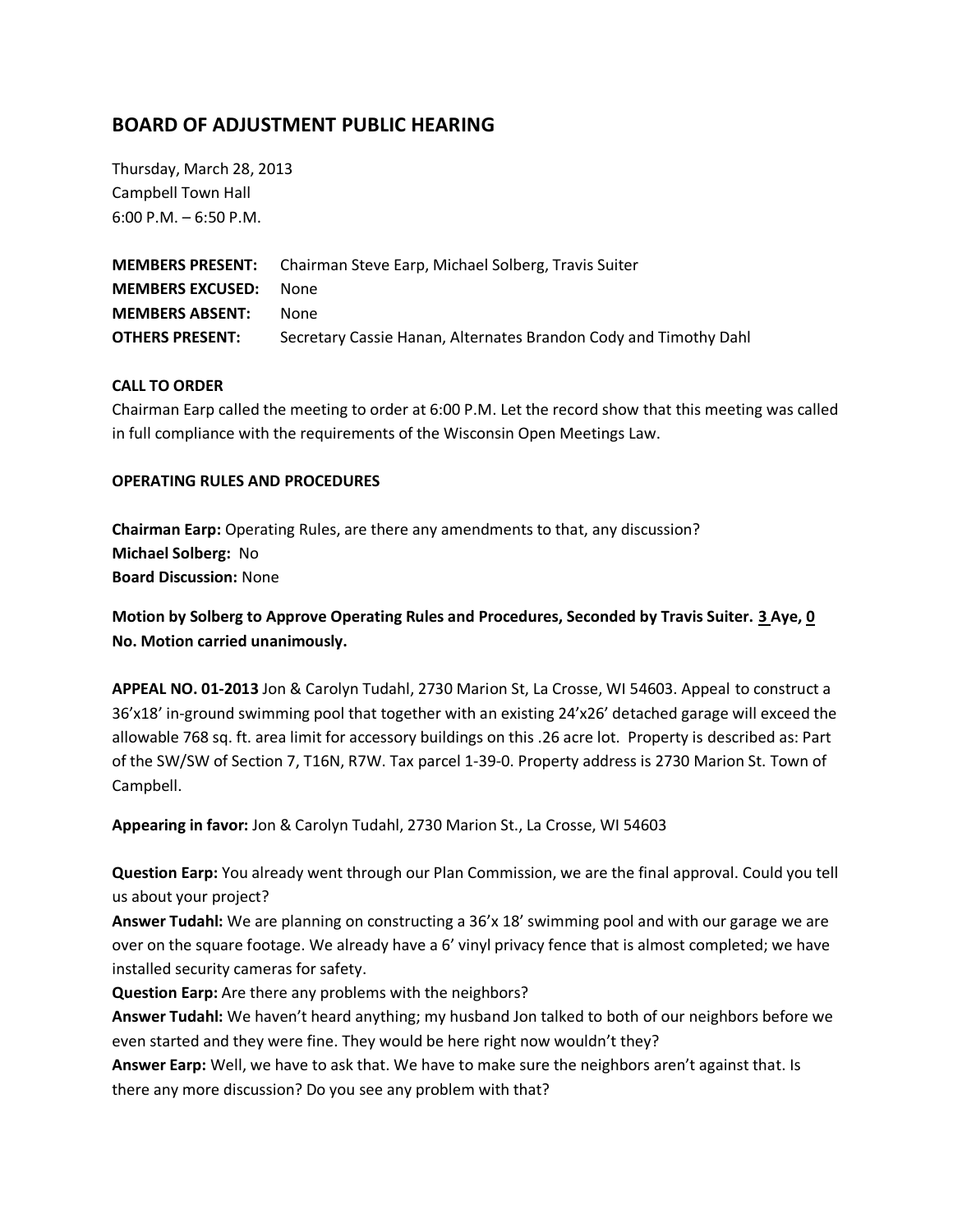**Answer Solberg:** I don't see any problem. **Answer Suiter:** I don't see any problem with it.

#### **Appearing in Opposition:** None

**Correspondence:** Minutes from March 19, 2013 Planning & Zoning Commission recommending approval of variance.

#### **Motion Suiter to Approve, Seconded by Solberg. 3 Aye, 0 No. Motion carried unanimously.**

**APPEAL NO. 02-2013** Michael Stolpa, 901 Linden Dr. #7, Holmen, WI 54636. Appeal to construct a 30-ft x 55-ft two-story single family residence with an upper level covered deck that will lie within the required 80' setback from the centerline and within the required 50' setback from the right-of-way line of Lakeshore Dr. Property is described as: Part of Gov't Lot 9 in Section 19, T16N, R7W. Tax Parcel 4-718-1. Property address is 1711 Lakeshore Dr. Town of Campbell

**Appearing in favor:** Michael Stolpa, 901 Linden Dr. #7, Holmen, WI, 54636, arrived after the Board made their decision.

**Question Earp:** Do you see a problem with that, Mike? From your expertise? **Answer Solberg:** No **Earp:** No, I don't either.

# **Appearing in Opposition:** None

**Correspondence:** Decision from the La Crosse County Board of Adjustment approving the shoreland variance with a 20 foot wide drainage easement. Phone call from Ron Chamberlain recommending approval as long as the easement is recorded with the variance. Minutes from the February 5, 2013 Planning and Zoning Commission Meeting recommending approval.

**Question Earp:** He's talking about right here, isn't he, Mike?

**Answer Solberg:** Yes, and I believe there is a catch basin there. The neighbors there are all close to the street. The neighbor to the north is about 13 feet setback. The neighbor to the south is about 20 feet. It's kind of hard to deny one person when the neighbors are that way.

**Earp:** From what I read, the houses are all in line there.

**Solberg:** It's just the room to build. They don't have the room to build with the setbacks there from the river and from the street. So, I have no problem with it.

# **Motion Solberg to Approve with the condition of allowing for the 20 foot wide drainage easement, Seconded by Suiter. 3 Aye, 0 No. Motion carried unanimously.**

**APPEAL NO.03-2013** David Hass & Michelle Nowlan, 1019 Deerfield St., Holmen, WI 54636. Appeal to construct a limestone retaining wall that will lie within the right-of-way in addition to constructing a roof alteration that will lie within the required 50' setback from the centerline and within the required